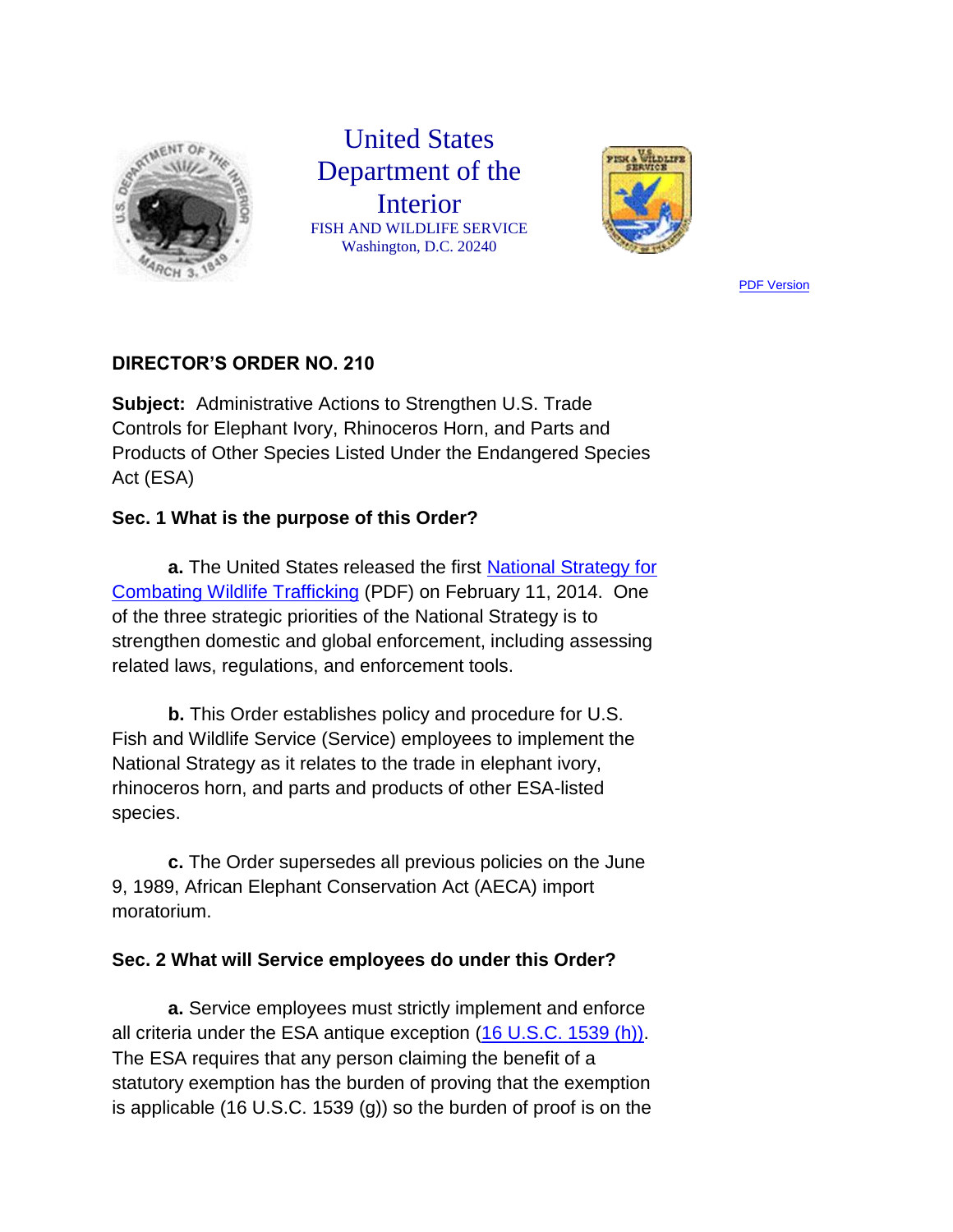importer, exporter, or seller to definitively show that an item meets all of the criteria under the exception. The burden of proof standard is high to ensure that items that people claim are antiques under the ESA exception are authentic and qualify for the exception. See [Appendix 1](http://www.fws.gov/policy/do210A1.pdf) for additional guidance.

**b.** Service employees must strictly implement and enforce the June 9, 1989, AECA moratorium [\(54 Fed. Reg. 24758\)](http://ecos.fws.gov/speciesProfile/profile/speciesProfile.action?spcode=A07U) on the importation of raw and worked African elephant ivory while, as a matter of law enforcement discretion, allowing importation without a threatened species permit (issued under 50 CFR 17.32) of certain parts and products, as follows:

> **(1)** Raw or worked African elephant ivory imported by an employee or agent of a Federal, State, or tribal government agency for law enforcement purposes.

**(2)** Raw or worked African elephant ivory imported for genuine scientific purposes that will contribute to conservation of the species.

**(3)** Worked African elephant ivory imported for personal use as part of a household move or as part of an inheritance, provided that the worked elephant ivory:

- Was legally acquired prior to February 26, 1976;
- Has not subsequently been transferred from one person to another person for financial gain or profit since February 25, 2014; and
- The item is accompanied by a valid Convention on International Trade in Endangered Species of Wild Fauna and Flora (CITES) pre-Convention certificate.

**(4)** Worked African elephant ivory imported as part of a musical instrument, provided that the worked elephant ivory:

 Was legally acquired prior to February 26, 1976;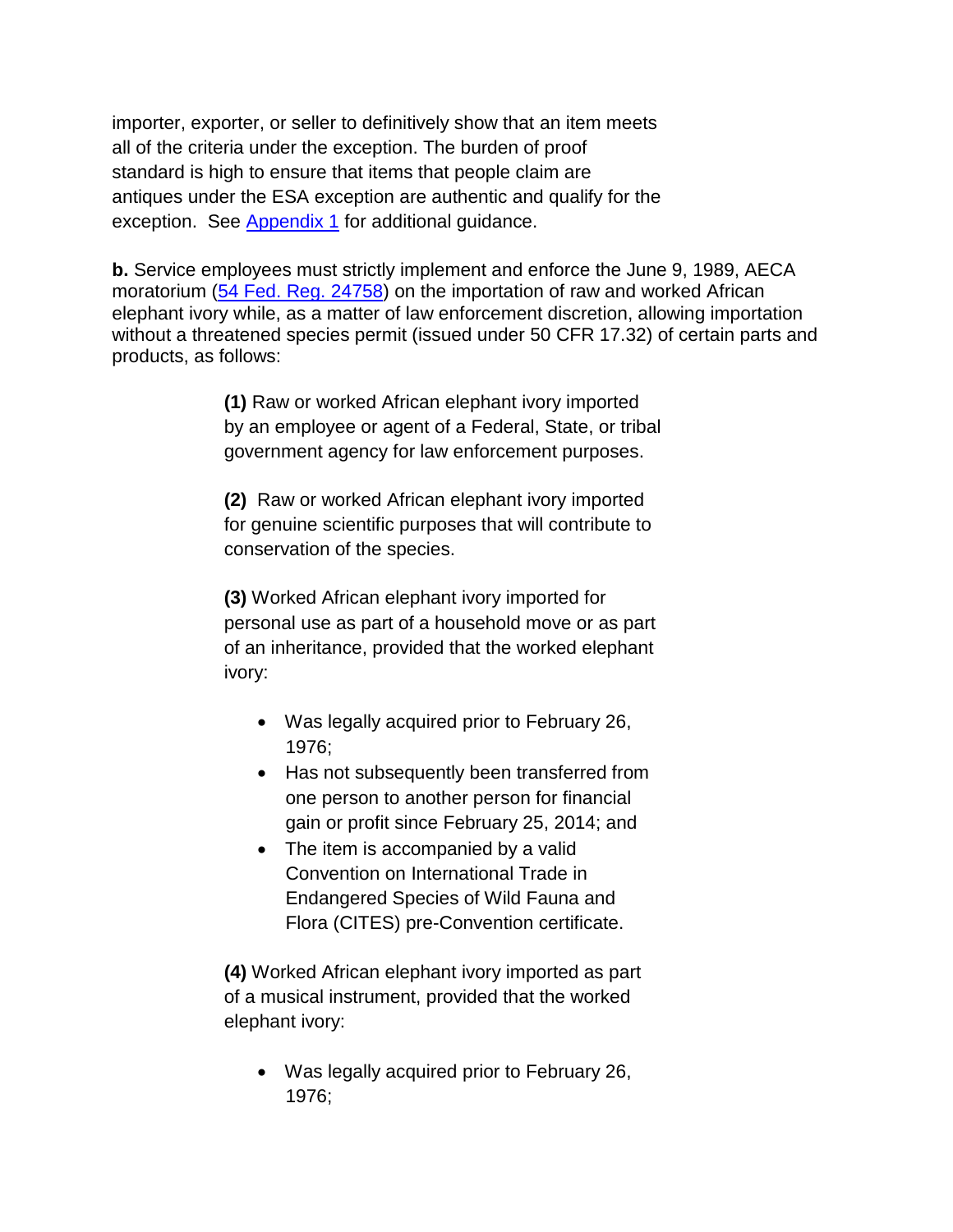- Has not subsequently been transferred from one person to another person for financial gain or profit since February 25, 2014;
- The person or group qualifies for a CITES musical instrument certificate; and
- The musical instrument containing elephant ivory is accompanied by a valid CITES musical instrument certificate or an equivalent CITES document that meets all of the requirements of CITES Resolution Conf. 16.8.

**(5)** Worked African elephant ivory imported as part of a travelling exhibition, provided that the worked elephant ivory:

- Was legally acquired prior to February 26, 1976;
- Has not subsequently been transferred from one person to another person for financial gain or profit since February 25, 2014;
- The person or group qualifies for a CITES travelling exhibition certificate; and
- The item containing elephant ivory is accompanied by a valid CITES travelling exhibition certificate or an equivalent CITES document that meets the requirements of 50 CFR 23.49.

### **Sec. 3 Does this Order affect other legal requirements?**

**a.** The AECA moratorium does not apply to raw or worked African elephant ivory imported as part of a sport-hunted trophy, or to ivory from other species.

**b.** Nothing in this Order affects the ESA or CITES in-transit standards and requirements.